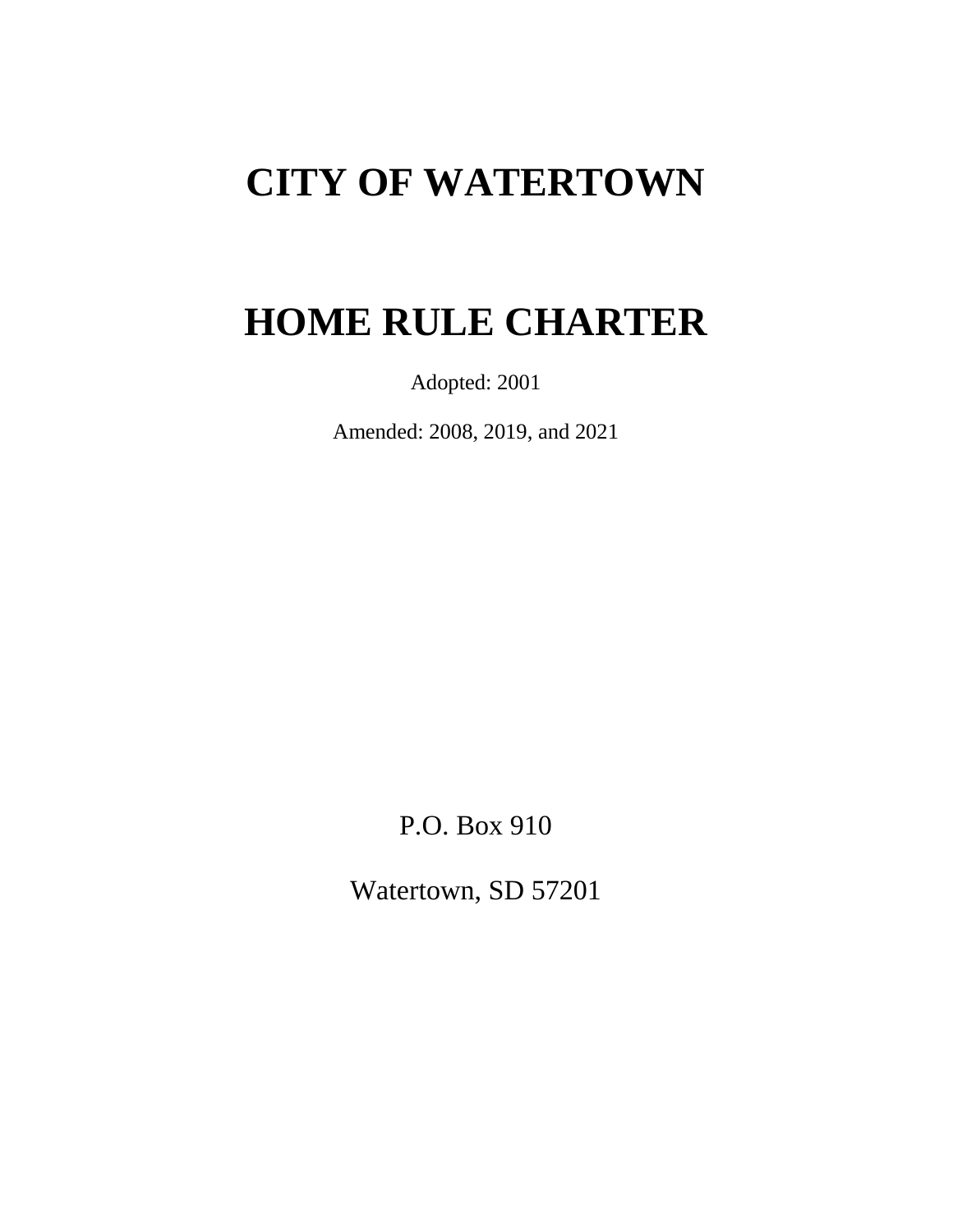| <b>Table of Contents</b> | Page |
|--------------------------|------|
|                          |      |

|              |                                                       | $\mathbf{1}$   |
|--------------|-------------------------------------------------------|----------------|
|              |                                                       | 1              |
| Section 1.01 |                                                       | 1              |
| Section 1.02 |                                                       | 1              |
| Section 1.03 |                                                       | 1              |
| Section 1.04 |                                                       | 1              |
| Section 1.05 |                                                       | 1              |
|              |                                                       | $\overline{2}$ |
| Section 2.01 |                                                       | $\overline{2}$ |
| Section 2.02 |                                                       | $\overline{c}$ |
| Section 2.03 |                                                       | 3              |
| Section 2.04 |                                                       | $\overline{3}$ |
| Section 2.05 |                                                       | $\overline{3}$ |
| Section 2.06 | Vacancies; forfeiture of office; filling of vacancies | $\overline{4}$ |
| Section 2.07 |                                                       | $\overline{4}$ |
| Section 2.08 |                                                       | 5              |
| Section 2.09 |                                                       | 5              |
| Section 2.10 |                                                       | 5              |
| Section 2.11 |                                                       | 5              |
| Section 2.12 |                                                       | 6              |
| Section 2.13 |                                                       | 6              |
| Section 2.14 |                                                       | 6              |
|              |                                                       | 7              |
| Section 3.01 |                                                       | 7              |
| Section 3.02 |                                                       | 7              |
| Section 3.03 |                                                       | $\overline{7}$ |
| Section 3.04 |                                                       | $\tau$         |
|              |                                                       | 9              |
| Section 4.01 |                                                       | 9              |
| Section 4.02 |                                                       | 9              |
| Section 4.03 |                                                       | 9              |
| Section 4.04 |                                                       | 9              |
| Section 4.04 |                                                       | 9              |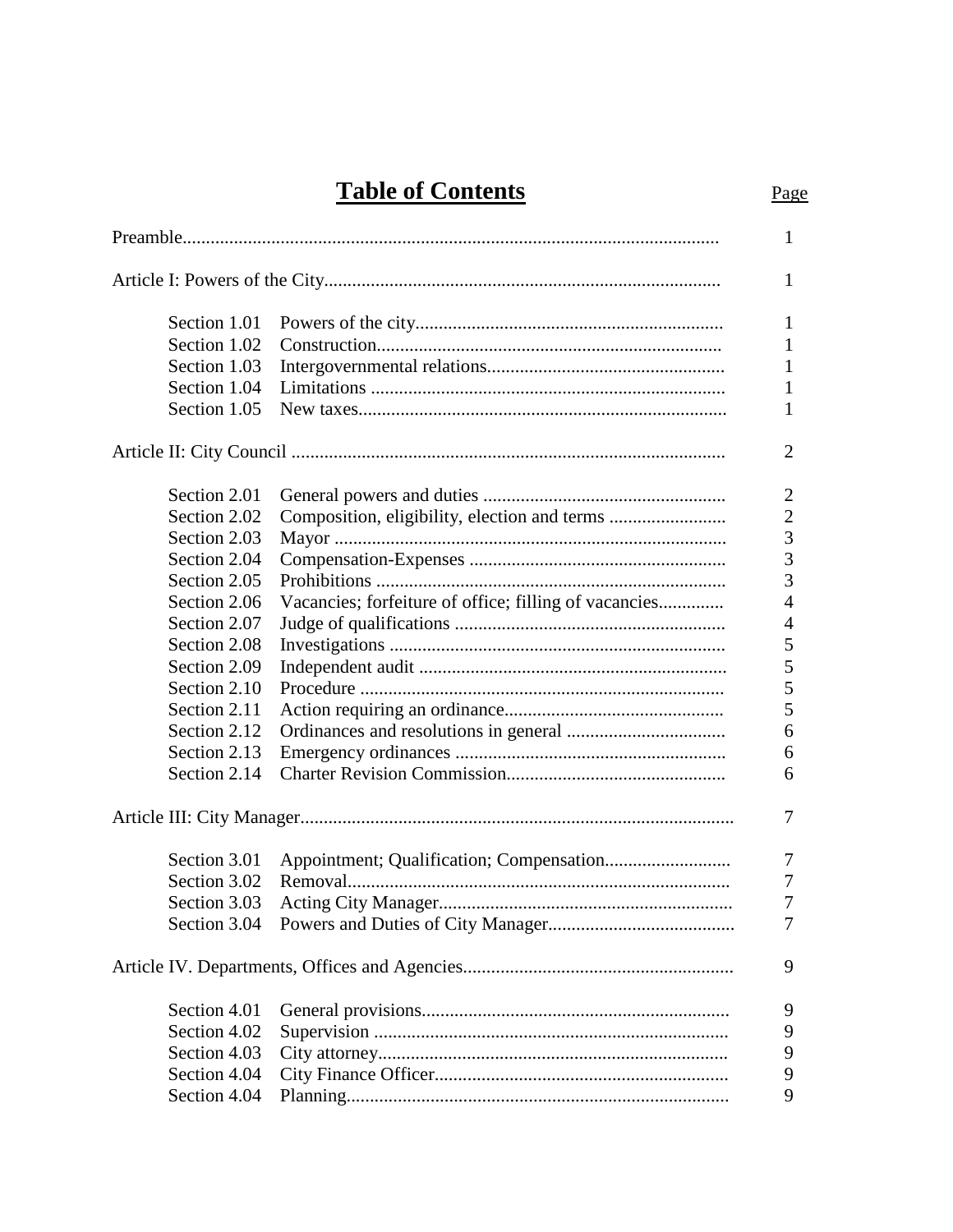|              |  | 10 |
|--------------|--|----|
| Section 5.01 |  | 10 |
| Section 5.02 |  |    |
| Section 5.03 |  | 10 |
| Section 5.04 |  | 10 |
| Section 5.05 |  | 11 |
| Section 5.06 |  | 11 |
| Section 5.07 |  | 12 |
| Section 5.08 |  | 12 |
| Section 5.09 |  | 12 |
| Section 5.10 |  | 12 |
|              |  |    |
|              |  | 13 |
| Section 6.01 |  | 13 |
| Section 6.02 |  | 13 |
|              |  | 13 |
|              |  | 13 |
|              |  | 13 |
| Section 8.01 |  | 13 |
| Section 8.02 |  | 14 |
|              |  | 15 |
|              |  |    |
| Section 9.01 |  | 15 |
| Section 9.02 |  | 15 |
| Section 9.03 |  | 15 |
|              |  | 16 |
|              |  | 16 |
|              |  | 16 |
|              |  | 16 |
|              |  | 16 |
|              |  | 17 |
|              |  | 17 |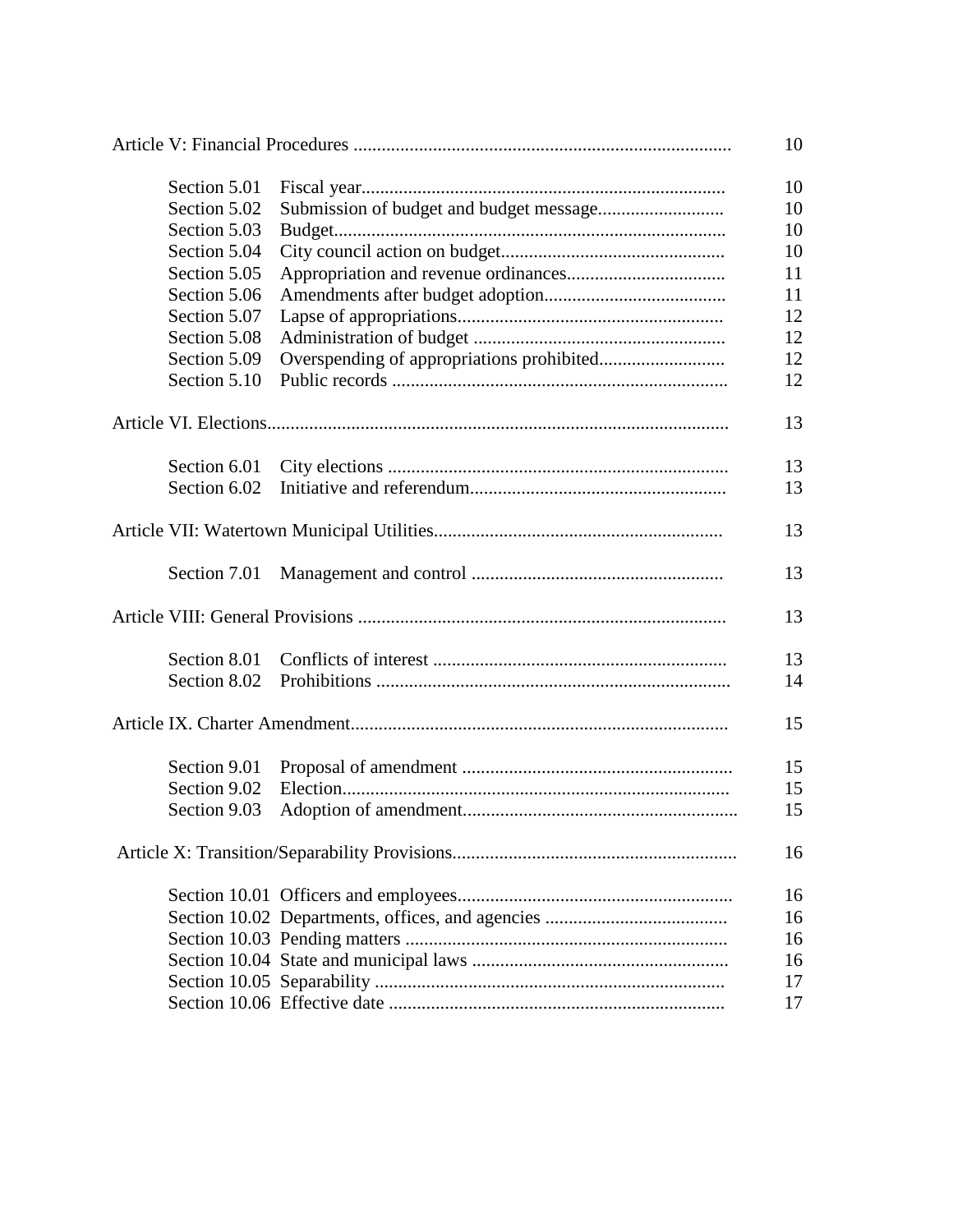#### **PREAMBLE**

We the people of the City of Watertown, in order to establish a more representative and effective city government, do adopt this Charter in accordance with the Home Rule power granted in Article IX, Section 2 of South Dakota Constitution and the procedural requirements of SDCL Chapter 6-12.

# **ARTICLE I**

# **POWERS OF THE CITY**

**Section 1.01. Powers of the City.** The city shall have all powers possible for a city to have under the Constitutions of this state and of the United States. It is the intention of this Charter to confer upon the city every power it may have under law, as fully and completely as though the power was specifically mentioned.

**Section 1.02. Construction.** This Charter shall be construed liberally in favor of the city and the specific mention of particular municipal powers in other sections of this Charter does not limit the powers of the city to those so mentioned.

**Section 1.03. Intergovernmental Relations.** The city may exercise any of its powers or perform any of its functions and may participate in the financing thereof, jointly or in cooperation, by contract or otherwise, with any one (1) or more states or any state division or agency, or the United States or any of its agencies, or any township, county or municipality.

The city retains and reserves its right to Joint Exercise of Governmental Powers as set forth in SDCL Title l. Further, the city adopts and ratifies each and every contract and agreement entered into by virtue of that power under any prior city organization or form of government.

**Section 1.04. Limitations.** Except to the extent otherwise authorized by SDCL Title 9, as such Title 9 exists at the time of the adoption of this Charter, nothing in this Charter shall be construed to permit the city to do any of the following:

- 1. Levy a personal or corporate income tax,
- 2. Issue more liquor licenses,
- 3. Permit increased gaming, or
- 4. Incur additional debt,

or any other act prohibited by SDCL 6-12-6 as it exists at the time of the adoption of this Charter.

**Section 1.05. New Taxes.** Any new form or type of taxation, which is approved by the City Council, must be referred to a vote of the people before it can become effective. This does not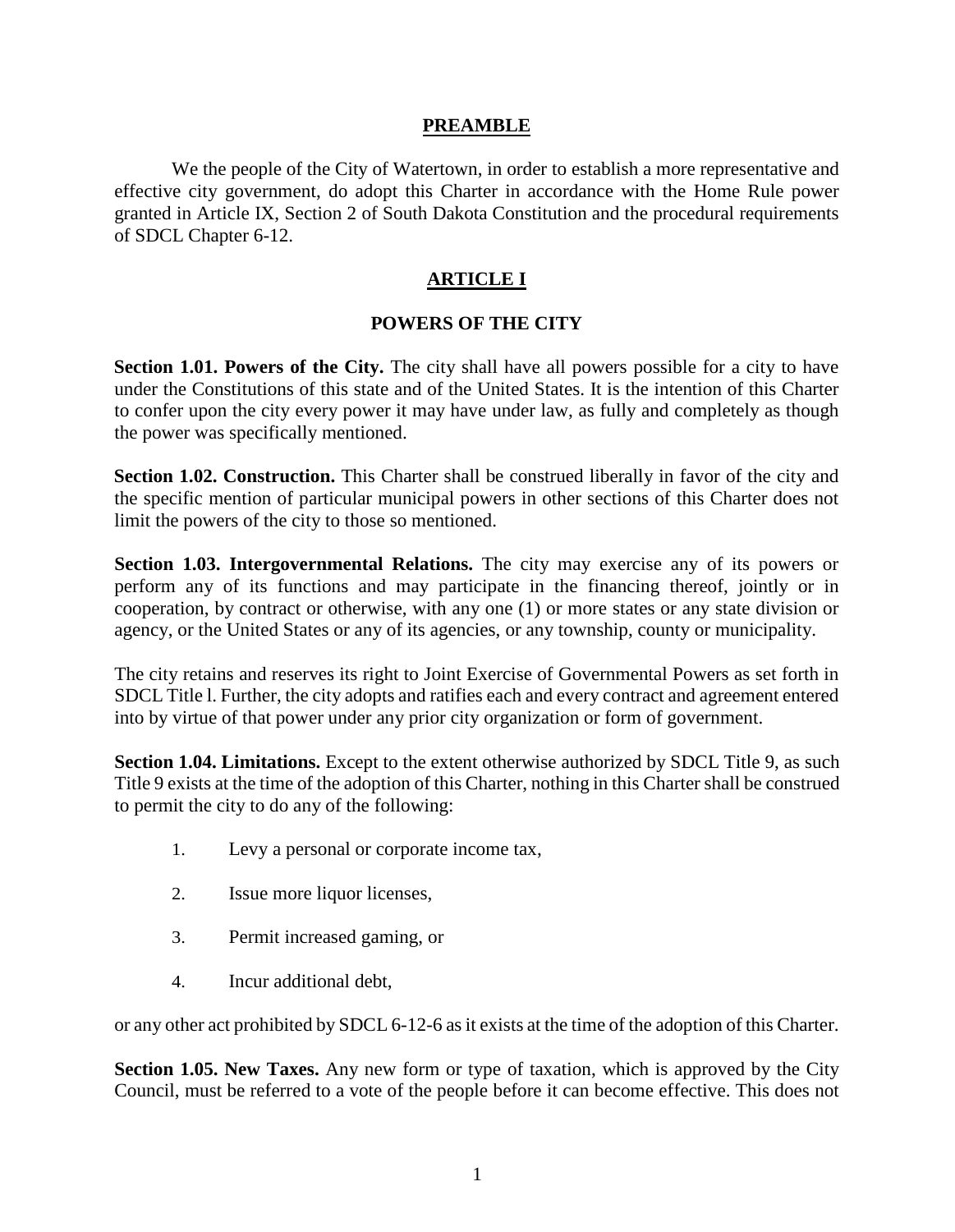apply to new or increased fees or increases in existing taxes, including by way of illustration, and not in limitation, sales, use or other ad valorem taxes on internet sales or purchases.

# **ARTICLE II**

# **CITY COUNCIL**

**Section 2.01. General powers and duties.** All powers of the city shall be vested in the City Council, except as otherwise provided by law or this Charter, and the City Council shall provide for the exercise thereof and for the performance of all duties and obligations imposed on the city by law. The City Council shall act as a part-time, policy making and legislative body, avoiding management and administrative issues which are hereafter assigned to a city manager.

#### **Section 2.02. Composition, eligibility, election and terms.**

- a. *Composition.* There shall be a City Council composed of the mayor elected at large and six (6) members. One (1) council member shall be elected at large, and one (1) council member shall be elected by the voters of each of the five (5) wards of the City of Watertown. Upon the succeeding municipal election following adoption of amendments to this Charter that change the form of government, references to "City Council" herein shall be construed to include both the mayor and council members.
- b. *Eligibility.* No person is eligible to be nominated, elected or appointed as a mayor or as a council member unless such person is a citizen of the United States, a voter of and resident of the City of Watertown, and, if a council member elected by the voters of a ward, a voter of and resident of the ward for which such person is to hold office.
- c. *Terms.* The term of council members and the mayor shall be for two (2) years, unless the City of Watertown adopts an ordinance establishing the term of office not to exceed five (5) years. The mayor and council members shall hold office until successors are elected and qualified.
- d. *Continuation in office.* The present council members and mayor, upon the successful adoption of amendments to this Charter that change the form of government, shall continue in office until the first municipal election following adoption of such amendments and may seek reelection if not prohibited by the terms of this Charter. At the first municipal election following adoption of a change in form of government, members of the City Council shall be elected to terms that are staggering, as follows: council members elected from Wards B, C, and E shall be elected to an initial twoyear term; council members elected from Wards A and D, as well as the at-large council member and the mayor, shall be elected to an initial four-year term. Thereafter, the terms of council members and the mayor shall be determined pursuant to Section 2.02c. of this Charter.
- e. *Powers and duties.* The City Council by ordinance shall establish the powers and the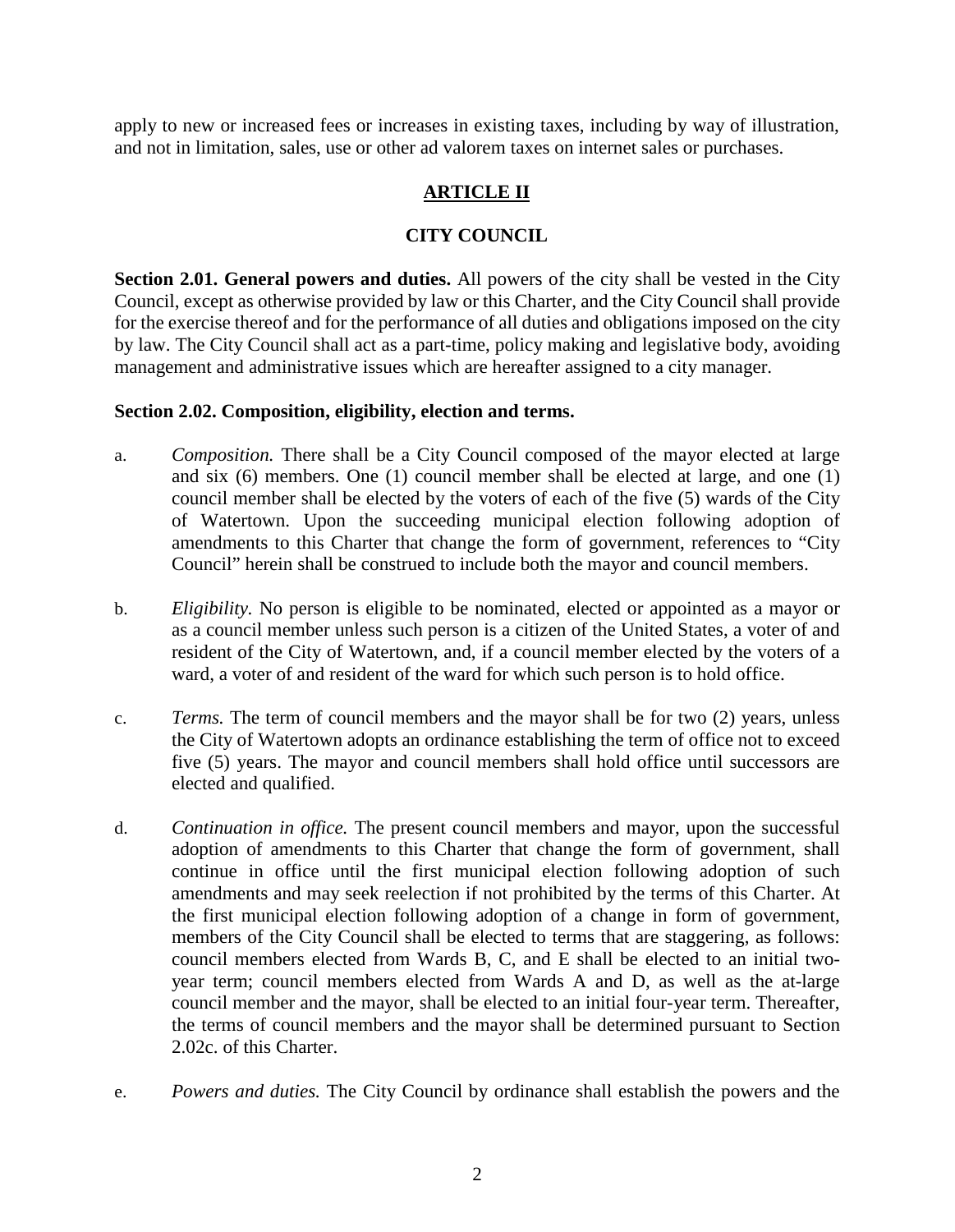duties of the City Council and of the mayor in addition to those assigned by this Charter.

**Section 2.03. Mayor.** In the period following adoption of amendments to this Charter that change the form of government, the mayor shall continue to exercise all the powers and duties, and be subject to the limitations, as expressed in the Charter prior to the adoption of such amendments until the succeeding municipal election. Thereafter, the mayor shall have all the powers and duties as a council member, including the power to vote. In addition, the mayor shall preside at the meetings of the City Council, represent the city in intergovernmental relationships, appoint with the advice and consent of the City Council the members of citizen advisory boards, committees, and commissions, present an annual state of the city message, and perform other duties as specified by the City Council. The mayor shall be recognized as head of the government for all ceremonial purposes and by the Governor for the purpose of military law. The mayor shall have no administrative duties. The City Council shall elect annually, from among council members, a deputy mayor who shall act as mayor during the absence or the disability of the mayor, or until a vacancy in the office of mayor is filled.

**Section 2.04. Compensation-Expenses.** The City Council shall determine the annual salary of the mayor and council members by motion. The mayor and council members shall receive their actual and necessary expenses incurred in the performance of their duties of office.

#### **Section 2.05. Prohibitions.**

- a. *Holding other office.* Except where authorized by law, no member of the City Council shall hold any other elected public office during the term for which the member was elected to the City Council. No member of the City Council shall hold any other city office or city employment during the terms for which the member was elected to the City Council. No former City Council member shall hold any compensated appointive office or employment with the city until one year after the expiration of the term for which the member was elected to the City Council. Nothing in this section shall be construed to prohibit the City Council from selecting any current or former City Council member to represent the city on the governing board of any regional or intergovernmental agency or from completing an unexpired term of the mayor.
- b. *Appointments and removals.* Neither the City Council nor any of its members shall in any manner control or demand the appointment or removal of any city administrative officer or employee whom the city manager or any subordinate of the city manager is empowered to appoint, but the City Council may express its views and fully and freely discuss with the city manager anything pertaining to appointment or removal of such officers and employees.
- c. *Interference with administration.* Except for the purpose of inquiries and investigations under section 2.08, the City Council or its members shall deal with city officers and employees who are subject to the direction and supervision of the city manager solely through the city manager, and neither the City Council nor its members shall give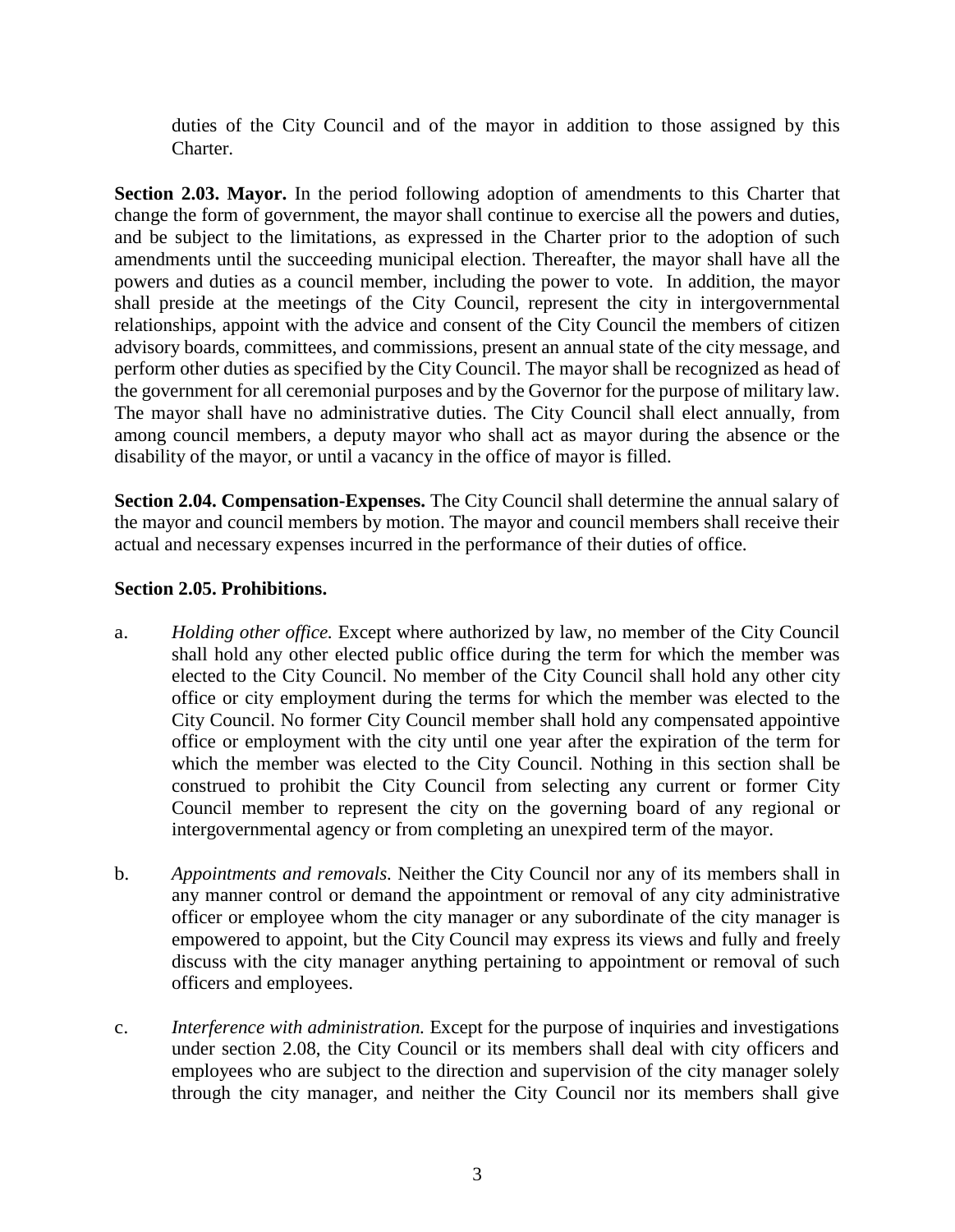orders to any such officer or employee, either publicly or privately.

# **Section 2.06. Vacancies; forfeiture of office; filling of vacancies.**

- a. *Vacancies.* The office of a council member or mayor shall become vacant upon the person's death, resignation, removal from office or forfeiture of office in any manner authorized by law.
- b. *Recall.* The power of recall of the mayor or council members shall be allowed as set forth in SDCL Title 9, as amended from time to time.
- c. *Forfeiture of office.* The mayor or a council member shall forfeit that office if the mayor or council member:
	- 1. Lacks at any time during the term of office for which elected any qualification for the office prescribed by this Charter or by law.
	- 2. Violates any expressed prohibition in section 8.02 of this Charter.
	- 3. Fails to maintain residency within the city limits, or in the case of council members elected by ward, fails to maintain residency within that ward.
	- 4. Is convicted of a felony.
	- 5. Fails to attend at least eighty-five percent (85%) of all regular and special meetings of the council during a fiscal year, or three consecutive regular meetings of the council, without being excused by the council.
- d. *Filling of vacancies.* A vacancy in the office of mayor or in the office of a council member shall be filled by appointment by the remaining members of the City Council until the next annual municipal election. If appointment is for replacement of a council member, the appointment must be a person from the same ward.

**Section 2.07. Judge of qualifications.** The City Council shall be the judge of the election and qualifications of its members and of the grounds for forfeiture of their office. It shall determine its own rules of procedure, punish its members for disorderly conduct, and, with the concurrence of two-thirds of City Council members elected thereto, may expel a member. The City Council shall have the power to set additional standards of conduct for its members beyond those specified in the Charter and may provide for such penalties as it deems appropriate, including forfeiture of office. In order to exercise these powers, the City Council shall have power to subpoena witnesses, administer oaths and require the production of evidence. A member of the City Council charged with conduct constituting grounds for forfeiture of office shall be entitled to a public hearing on demand, and notice of such hearing shall be published in one or more newspapers of general circulation in the city at least 7 days in advance of the hearing. Decisions made by the City Council under this section shall be subject to judicial review.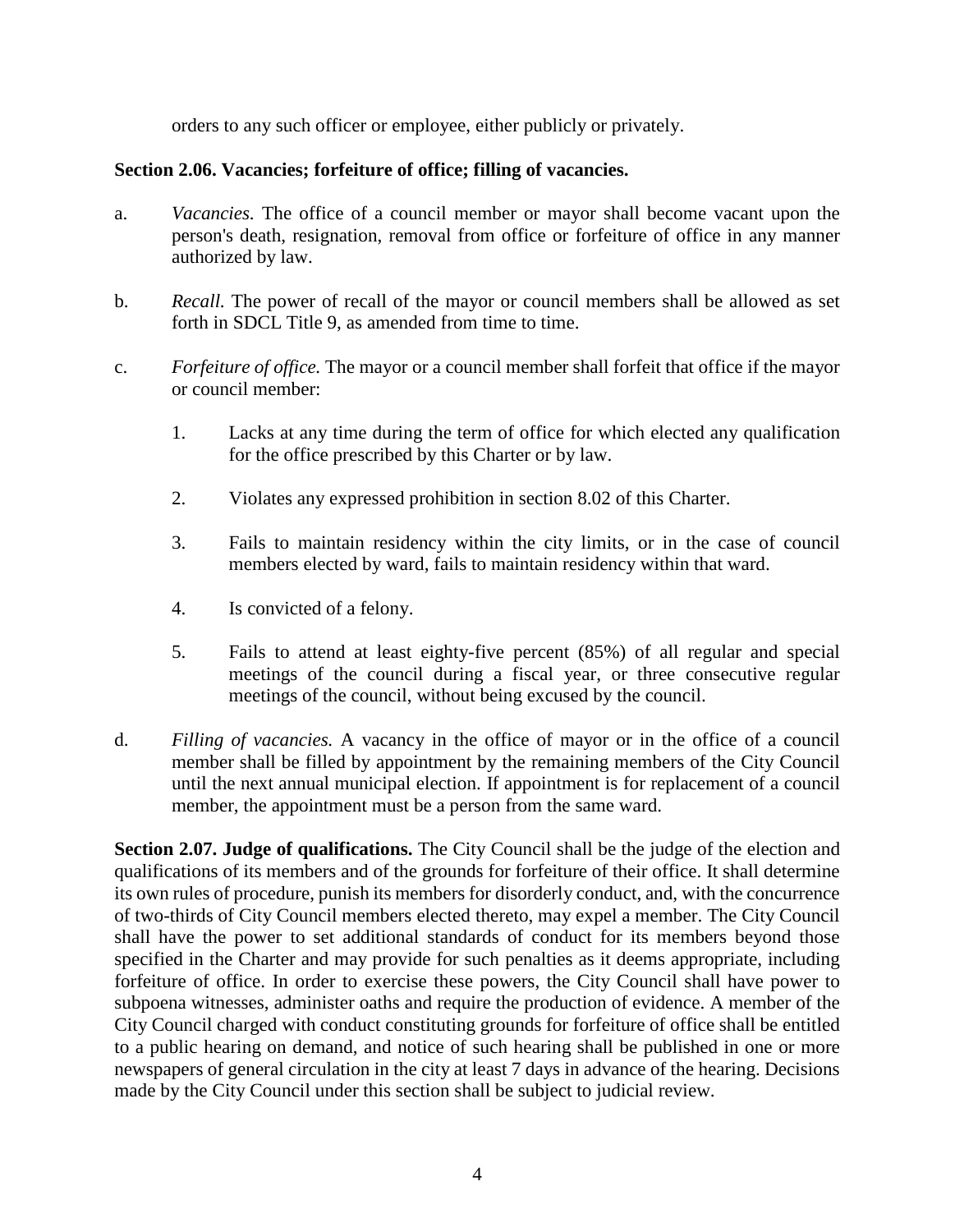**Section 2.08. Investigations.** The City Council may make investigations into the affairs of the city and the conduct of any city department, office or agency and for this purpose may subpoena witnesses, administer oaths, take testimony and require the production of evidence. Failure or refusal to obey a lawful order issued in the exercise of these powers by the City Council shall be an ordinance violation punishable by a fine and/or jail sentence to be established by ordinance.

**Section 2.09. Independent audit.** The City Council shall provide for an independent annual audit of all city accounts and may provide for more frequent audits as it deems necessary. Such audits shall be made by a certified public accountant or from of such accountants who have no personal interest, direct or indirect, in the fiscal affairs of the city government or any of its officers. The City Council may, without requiring competitive bids, designate such accountant or firm annually or for a period not exceeding five years, but the designation for any particular fiscal year shall be made no later than 120 days before the expiration of such fiscal year. If the state makes such an audit, the City Council may accept it as satisfying the requirements of this section.

# **Section 2.10. Procedure.**

- a. *Meetings.* The City Council shall hold its regular meetings on the first Monday of each month and at such other times and places as the City Council may prescribe by rule. If the City Council meets more than once a month, it may designate which meeting is the regular monthly meeting. If it does not so designate one, the first meeting of the month is the regular monthly meeting. Special meetings may be called in the manner prescribed by ordinance.
- b. *Rules and journal.* The City Council shall determine its own rules and order of business and shall provide for keeping of an accurate journal of its proceedings. This journal shall be a public record.
- c. *Voting.* Voting, except on procedural motions, shall be by roll call and the ayes and nos shall be recorded in the journal. A majority of members of the City Council shall constitute a quorum to do business, but a smaller number may adjourn from time to time and may compel the attendance of absentees under such penalties as may be prescribed by ordinance. Each council member and the mayor shall have an equal vote. All actions of the City Council shall be by a majority of those present, unless otherwise provided by state statute, ordinance or this Charter.

# **Section 2.11. Action requiring an ordinance.**

In addition to other acts required by law or by specific provision of this Charter to be done by ordinance, those acts of the City Council shall be by ordinance which:

1. Adopt or amend an administrative code or establish, alter, or abolish any city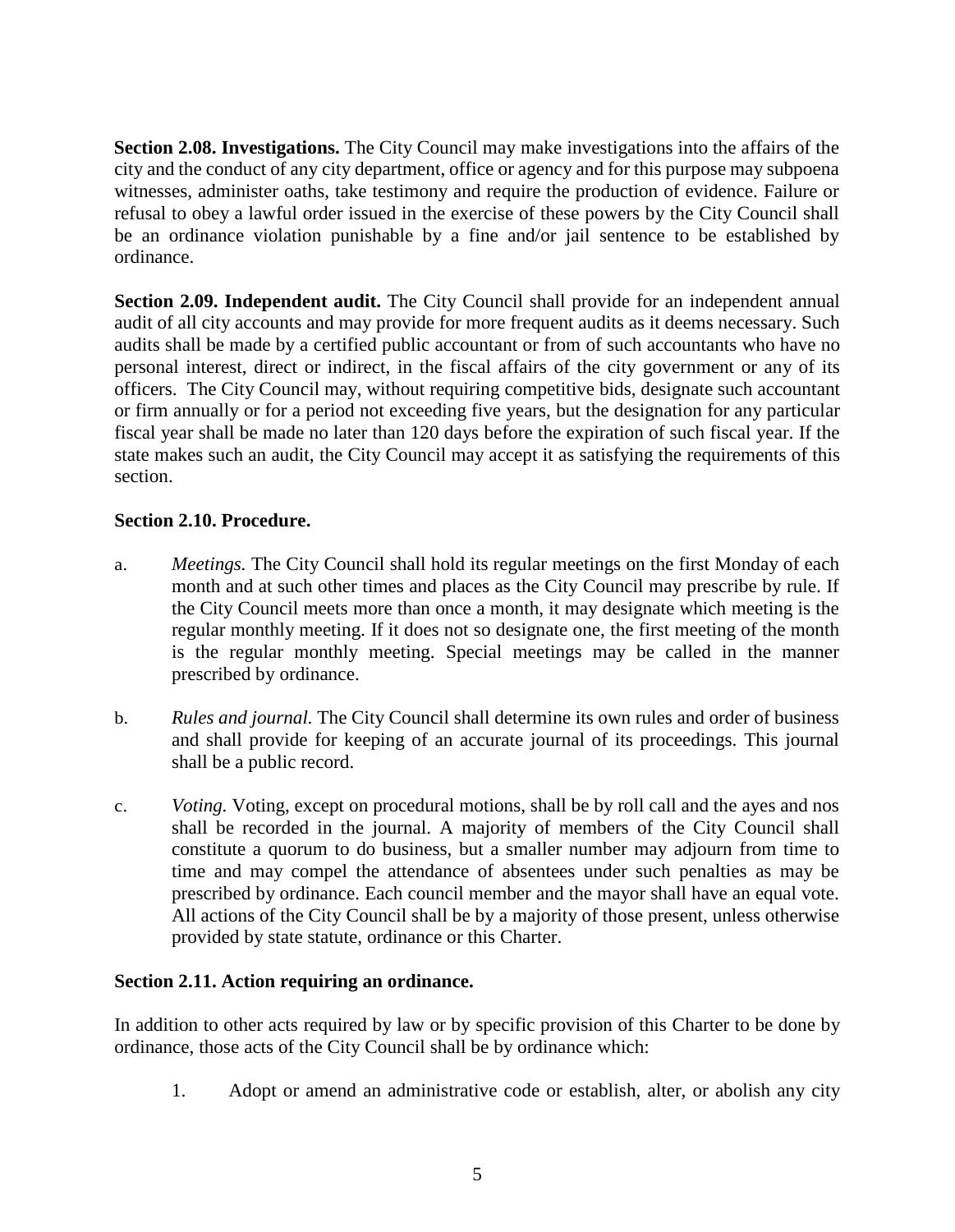department, office, or agency;

- 2. Provide for a fine or other penalty or establish a rule or regulation for violation of which a fine or other penalty is imposed;
- 3. Levy taxes, or impose or increase fees; and
- 4. Amend or repeal any ordinance previously adopted.

Acts other than those referred to in the preceding sentence may be done either by ordinance or by resolution.

**Section 2.12. Ordinances and resolutions in general.** City ordinances and resolutions shall be introduced, published, enacted, recorded, and codified as provided in state law; however, the City Council may by ordinance amend such requirements.

**Section 2.13. Emergency ordinances.** To meet a public emergency affecting life, health, property or the public peace, the City Council may adopt one or more emergency ordinances, but such ordinances may not levy taxes, grant, renew or extend a franchise, or authorize the borrowing of money except as provided in Section 5.06b. An emergency ordinance shall be introduced in the form and manner prescribed for ordinances generally, except that it shall be plainly designated as an emergency ordinance and shall contain, after the enacting clause, a declaration stating that an emergency exists and describing it in clear and specific terms. An emergency ordinance may be adopted with or without amendment or rejected at the meeting at which it is introduced, but the affirmative vote of at least two-thirds of the members of the City Council present shall be required for adoption. After its adoption, the ordinance shall be published and printed as prescribed for other adopted ordinances. It shall become effective upon adoption or at such later time as it may specify. Every emergency ordinance except one made pursuant to Section 5.06b shall automatically stand repealed as of the 61st day following the date on which it was adopted, but this shall not prevent reenactment of the ordinance in the manner specified in this section if the emergency still exists. An emergency ordinance may also be repealed by adoption of a repealing ordinance in the same manner specified in this section for adoption of emergency ordinances.

**Section 2.14 Charter Revision Commission.** The City Council shall establish a Charter Revision Commission in the year 2027, and every eight (8) years thereafter, for the limited and exclusive purpose of determining which, if any, provisions of the Watertown Home Rule Charter should be amended. The rules governing the Home Rule Charter Revision Commission are contained in *"Chapter 7.19 Home Rule Charter Revision Commission,"* of the Revised Ordinances of the City of Watertown.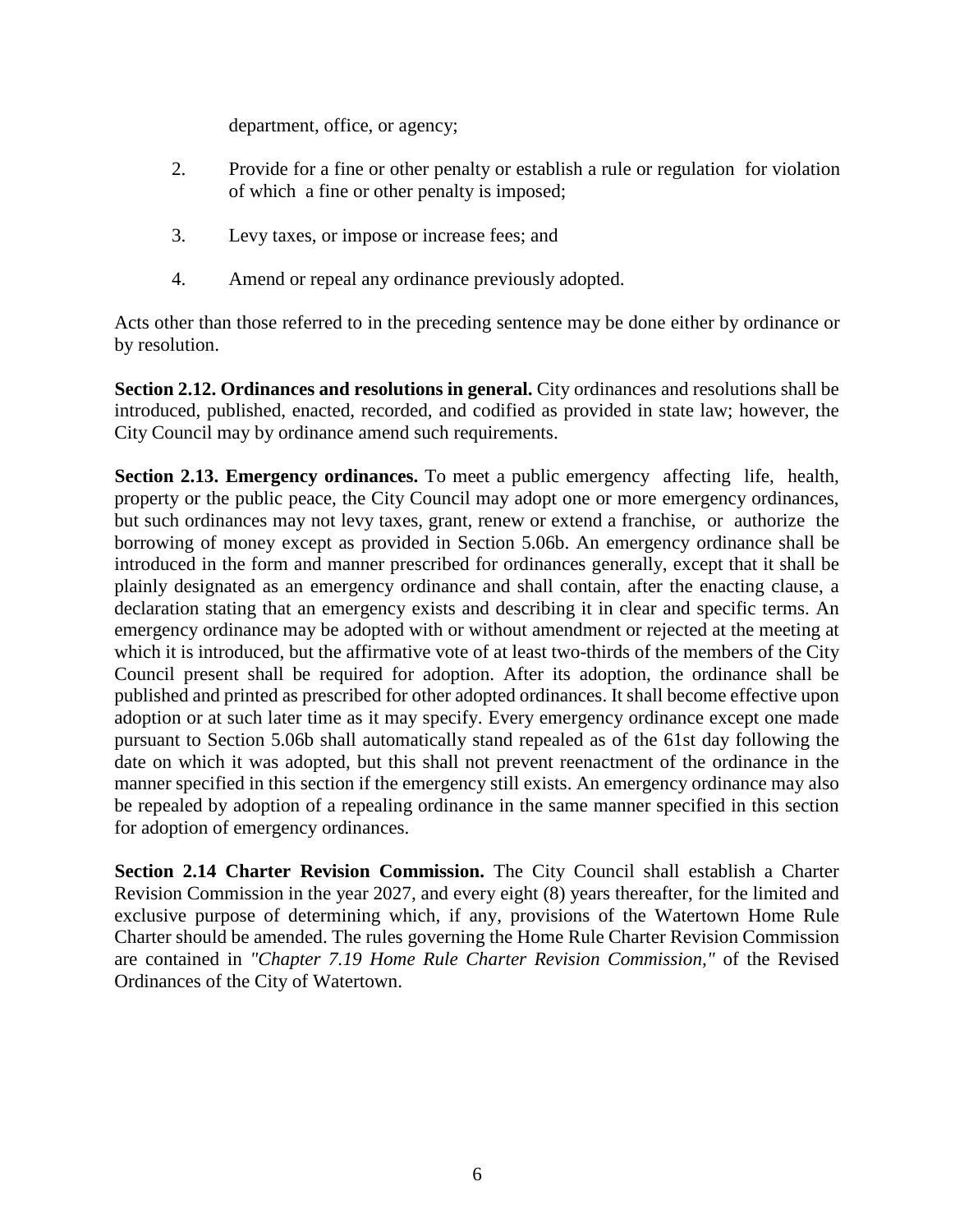# **ARTICLE III.**

#### **CITY MANAGER**

**Section 3.01. Appointment; Qualification; Compensation.** The City Council by the affirmative vote of a majority of City Council members shall appoint a city manager and fix the manager's compensation. In the period following the adoption of a change in form of government and prior to the succeeding municipal election, the existing city council may hire an individual whose appointment as city manager shall become effective upon the commencement of the terms of City Council members elected at such succeeding municipal election. The City Council shall conduct a review of the performance of the city manager at least annually. The city manager shall be appointed solely on the basis of executive and administrative qualifications, professional employment experience, and educational background. The city manager need not be a resident of the City or state at the time of appointment but may reside outside the City while in office only with the approval of the council.

**Section 3.02. Removal.** The city manager may be suspended by a resolution approved by the affirmative vote of a majority of the members of the City Council which shall set forth the reasons for suspension and proposed removal. A copy of such resolution shall be served immediately upon the city manager. The city manager shall have fifteen days in which to reply thereto in writing. The city manager may request and shall be afforded a public hearing, and the City Council shall set a time for a public hearing upon the question of the city manager's removal. After the public hearing, if one is requested, the City Council by the affirmative vote of a majority of its members may adopt a final resolution of removal. The city manager shall continue to receive full salary until the effective date of a final resolution of removal.

**Section 3.03. Acting City Manager.** By letter filed with the finance officer, the city manager shall designate a city officer or employee to exercise the powers and perform the duties of city manager during the manager's temporary absence or disability. The City Council may revoke such designation at any time and appoint another officer of the City to serve until the city manager returns.

**Section 3.04. Powers and Duties of City Manager.** The city manager shall be the chief administrative officer of the city, responsible to the City Council for the administration of all city matters placed in the manager's charge by or under this Charter or city ordinance. The city manager shall:

- 1. Appoint and, when necessary in their discretion, suspend or remove all employees and appointive administrative officers of the city except as otherwise provided by this Charter or by law. The city manager may authorize any administrative employee or officer subject to the manager's direction and supervision to exercise these powers with respect to subordinates in that employee or officer's department, office, or agency.
- 2. Direct and supervise the administration of all departments, offices and agencies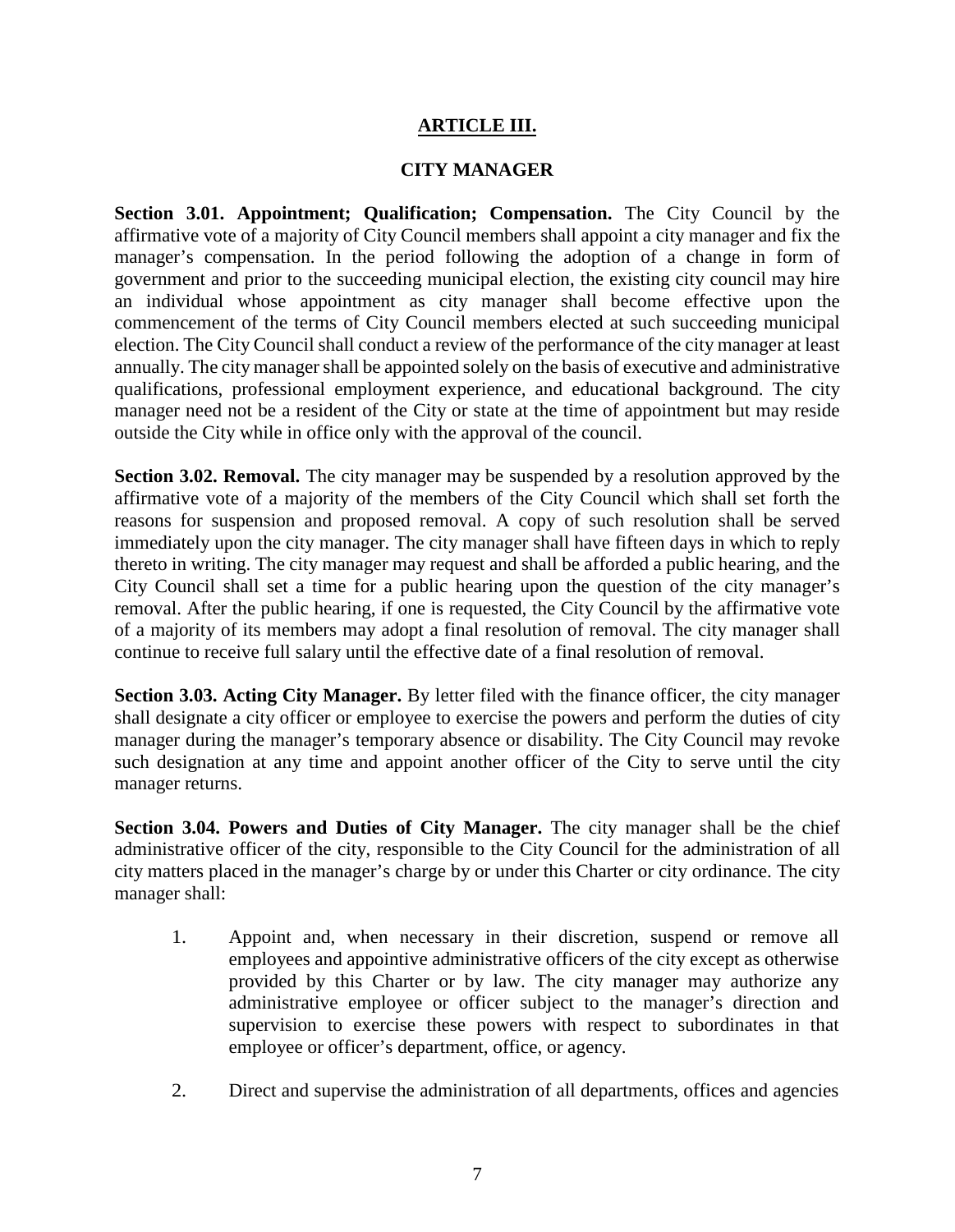of the City, except as otherwise provided by this Charter or by law;

- 3. Attend all City Council meetings, except when the council is in executive session to consider a personnel matter concerning the city manager's performance or employment and a majority of the council chooses to disallow the city manager's attendance. In all instances when the city manager is in attendance, the manager shall have the right to participate in council discussion but shall not vote.
- 4. See that all laws, provisions of this Charter and acts of the City Council subject to enforcement by the city manager or by employees or officers subject to the manager's direction and supervision are faithfully executed;
- 5. Prepare and submit the annual budget and capital program to the City Council;
- 6. Submit updates annually on the date specified by the City Council to a five-year capital plan in such form as the city manager deems desirable or the City Council may require;
- 7. Submit updates annually on the date specified by the City Council to a fiveyear financial plan in such form as the city manager deems desirable or the City Council may require;
- 8. Submit to the City Council and make available to the public a complete report on the finances and administrative activities of the city as of the end of each fiscal year;
- 9. Make such other reports as the City Council may require concerning the operations of city departments, offices and agencies subject to the city manager's direction and supervision;
- 10. Keep the City Council fully advised as to the financial condition and future needs of the city;
- 11. Sign all warrants for payment of money, and the same shall be countersigned by the finance officer, but no warrant shall be issued until the claim therefor has been approved by the City Council, except as may be otherwise provided by ordinance or resolution;
- 12. Sign all contracts on behalf of the city, and the same shall be countersigned by the finance officer, but no contract shall be executed until such contract has been approved by the City Council, except as may be otherwise provide by ordinance or resolution;
- 13. Be the personnel director of the city;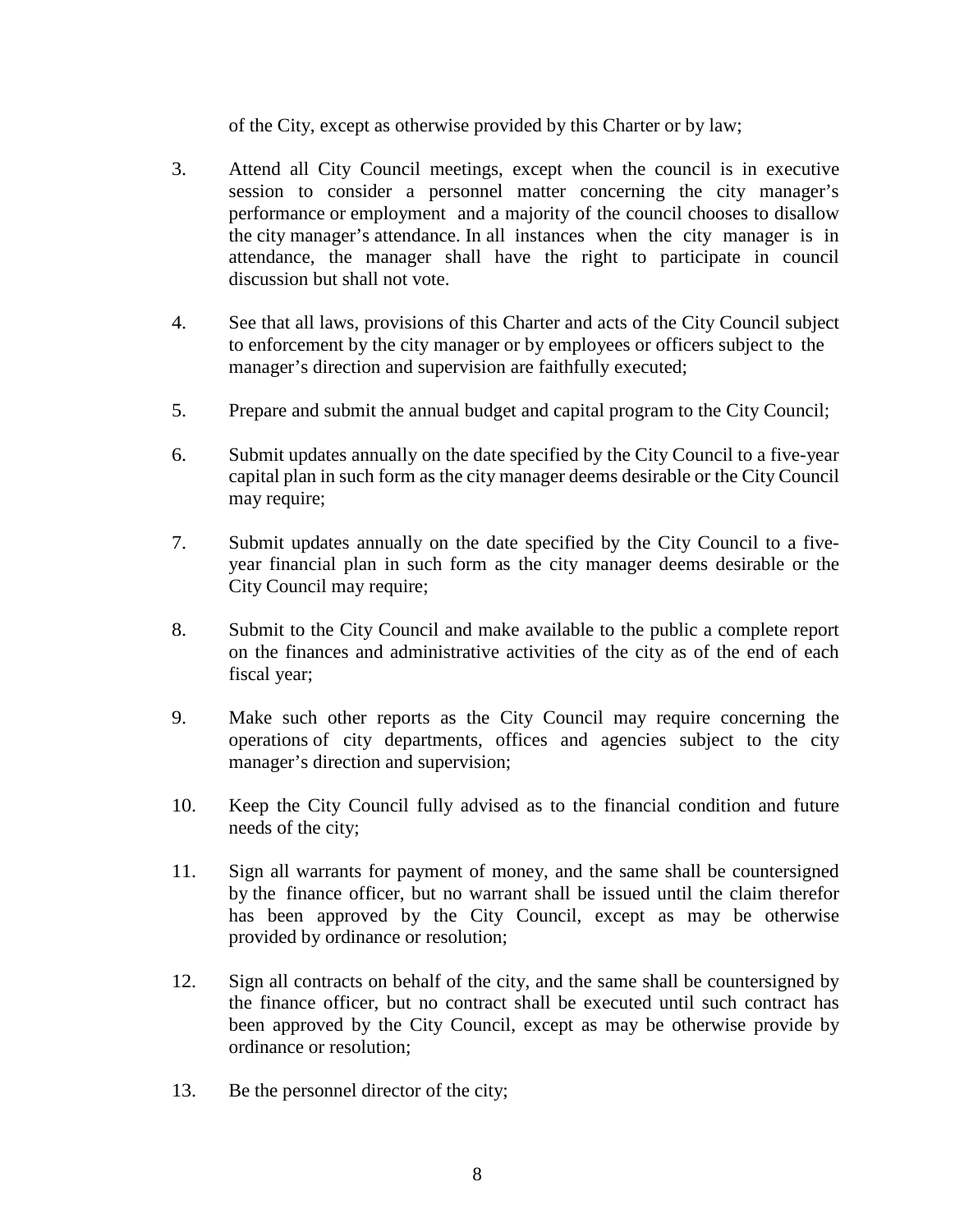- 14. Make recommendations to the City Council concerning the affairs of the city;
- 15. Provide staff support services for the mayor and council members; and
- 16. Perform such other duties as are specified in this Charter or as may be required by the City Council.

# **ARTICLE IV**

#### **DEPARTMENTS, OFFICES AND AGENCIES**

**Section 4.01. General provisions.** The City Council may establish city departments, offices or agencies in addition to those created by this Charter and may prescribe the function of all departments, offices and agencies, except that no function assigned by this Charter to a particular department, office or agency may be discontinued or, unless this Charter specifically so provides, assigned to any other.

**Section 4.02. Supervision.** All departments, offices and agencies under the direction and supervision of the city manager shall be administered by an officer or employee appointed by, and subject to the direction and supervision of, the city manager.

**Section 4.03. City attorney.** There shall be a legal officer of the city appointed by the city manager. Both the appointment and removal of the legal officer by the city manager shall be subject to the advice of the City Council. The city attorney shall serve as the chief legal advisor to the City Council and all city departments, offices and agencies. The city attorney shall represent the city in all legal proceedings, or monitor all legal proceedings involving the city, and shall perform any other duties prescribed by state law, by this Charter, or by ordinance.

**Section 4.04. City finance officer.** The city manager shall appoint an officer of the city who shall have the title of city finance officer. Both the appointment and the removal of the city finance officer shall be subject to the advice of the City Council. The city finance officer shall give notice of City Council meetings to its members and the public, keep the minutes of its proceedings and perform such other duties as are assigned by this Charter or by the City Council or by state law.

**Section 4.05. Planning.** Consistent with all applicable federal and state laws with respect to land use, development, and environmental protection, the City Council shall:

1. Designate the city manager to carry out the planning function and such decision-making responsibilities as may be specified by ordinance, utilizing departments, a department, agencies, or an agency, as the city manager deems necessary;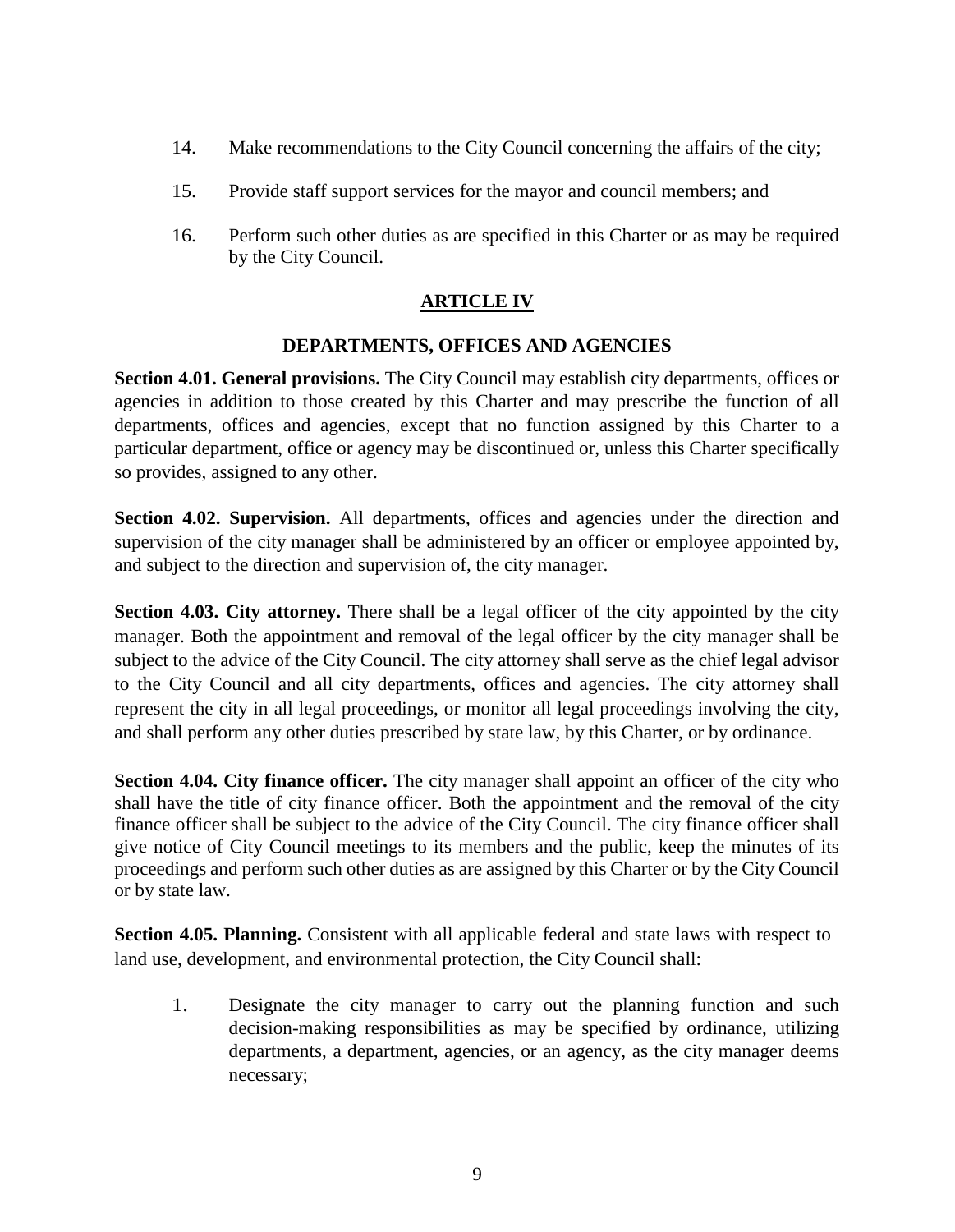- 2. Adopt a comprehensive plan and determine to what extent zoning and other land use control ordinances must be consistent with the plan; and
- 3. Adopt development regulations, to be specified by ordinance, to implement the plan.

# **ARTICLE V**

# **FINANCIAL PROCEDURES**

**Section 5.01. Fiscal year.** The fiscal year of the city shall begin on the first day of January and end on the last day of December.

**Section 5.02. Submission of budget and budget message.** On or before the first regular meeting in November, the city manager shall submit to the City Council a budget for the ensuing fiscal year and an accompanying budget message.

**Section 5.03. Budget.** The budget shall provide a complete financial plan of all city funds and activities for the ensuing fiscal year and, except as required by law or this Charter, shall be in such form as the City Council may require. The budget shall begin with a clear general summary of its contents; shall show in detail all estimated income, indicating the proposed property tax levy, and all proposed expenditures, including debt service, for the ensuing fiscal year; and shall be so arranged as to show comparative figures for actual and estimated income and expenditures of the current fiscal year and actual income and expenditures of the preceding two fiscal years. It shall indicate in separate sections:

- 1. The proposed goals, objectives and expenditures for current operations during the ensuing fiscal year, detailed for each fund by organization unit, program, purpose or activity, and the method of financing such expenditures.
- 2. Proposed capital expenditures during the ensuing fiscal year; detailed for each fund by organization unit when practicable, and the proposed method of financing each such capital expenditure.

For any fund, the total of proposed expenditures shall not exceed the total of estimated income plus the fund balance carried forward, exclusive of reserves.

# **Section 5.04. City council action on budget.**

- a. *Budget hearings.* The City Council may schedule public hearings at appropriate times and may direct changes in the city manager's proposed budget.
- b. *Adoption.* The City Council shall adopt the final budget for the next fiscal year on or before the 30th day of November. If it fails to adopt the budget by this date, the budget proposed by the city manager shall go into effect.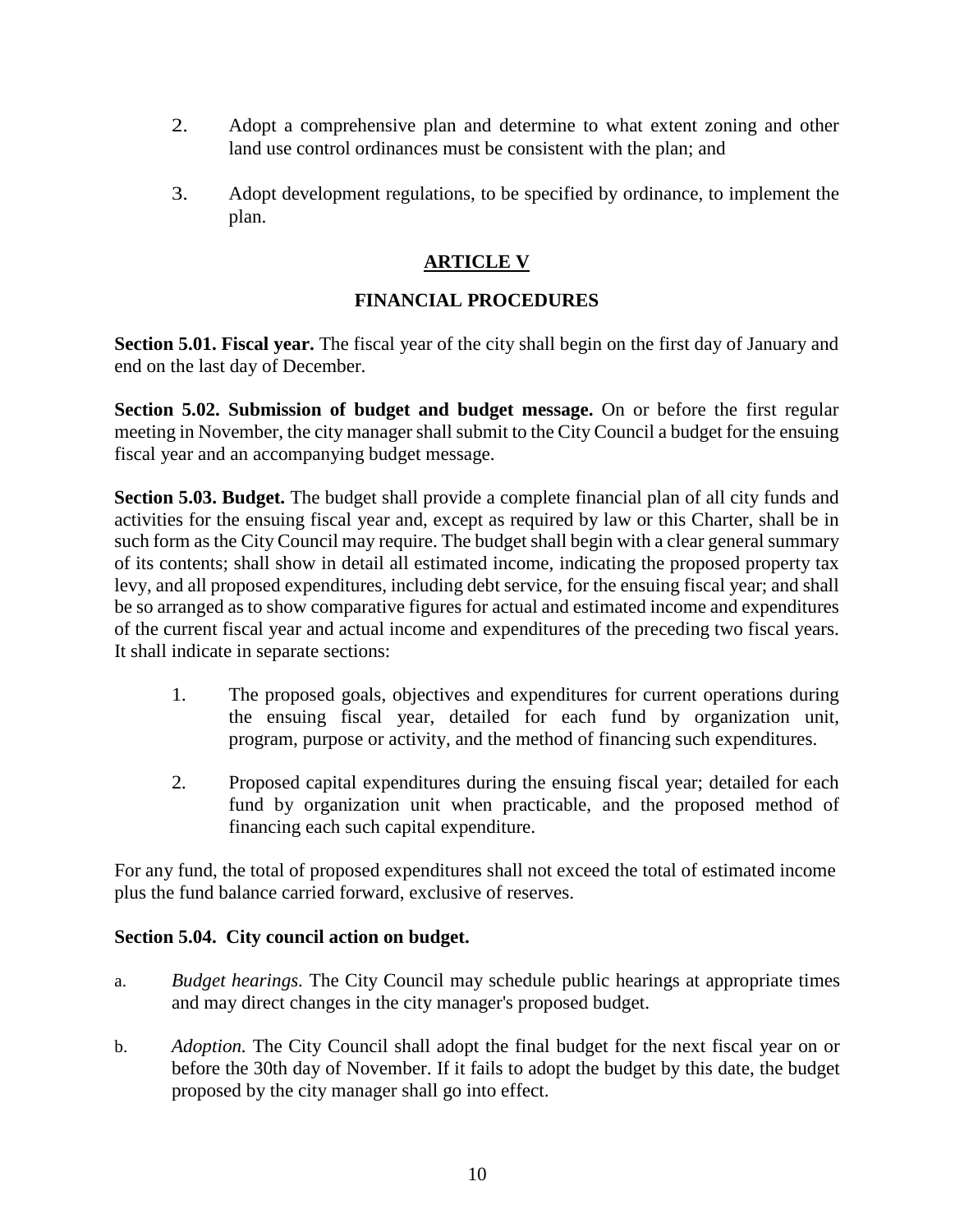### **Section 5.05. Appropriation and revenue ordinances.**

To implement the adopted budget of the ensuing fiscal year, the City Council:

- 1. Shall, no later than its first regular meeting in November of each year, introduce the annual appropriation ordinance for the ensuing fiscal year, in which it shall appropriate the sums of money necessary to meet all lawful expenses and liabilities of the municipality. The ordinance shall specify the function and subfunction as prescribed by the department of legislative audit for which the appropriations are made and the amount appropriated for each function and subfunction, which amount shall be appropriated from the proper fund. It is not necessary to appropriate revenue to be expended from an enterprise or trust and agency fund if the fund is not supported or subsidized by revenue derived from the annual appropriated tax levy. However, an annual budget for these funds shall be developed and published no later than the last day of December of each year, and
- 2. Shall adopt any other ordinances required to authorize new revenues or to amend the rates or other features of existing taxes or other revenue sources.

#### **Section 5.06. Amendments after budget adoption.**

- a. *Supplemental appropriations.* If during the fiscal year the city manager and the finance officer certify that there are available for appropriation revenues in excess of those estimated in the budget, the City Council by ordinance may make supplemental appropriations for the year up to the amount of such excess.
- b. *Emergency appropriations.* To meet a public emergency affecting life, health, property, or the public peace, the City Council may make emergency special appropriations. Such appropriations may be made by emergency ordinance or declaration. To the extent that there are no available unappropriated revenues or a sufficient fund balance to meet such appropriations, the City Council may by such emergency ordinance or declaration authorize the issuance of emergency notes, which may be renewed from time to time, but the emergency notes and renewals of any fiscal year shall be paid not later than the last day of the fiscal year next succeeding that in which the emergency special appropriation was made.
- c. *Reduction of appropriations.* If at any time during the fiscal year it appears probable to the city manager or the finance officer that the revenues or fund balances available will be insufficient to finance the expenditures for which appropriations have been authorized, the city manager or the finance officer shall report to the City Council without delay, indicating the steps to be taken. The City Council shall then take such further action as it deems necessary to prevent or reduce any deficit and for that purpose it may by ordinance reduce one or more appropriations.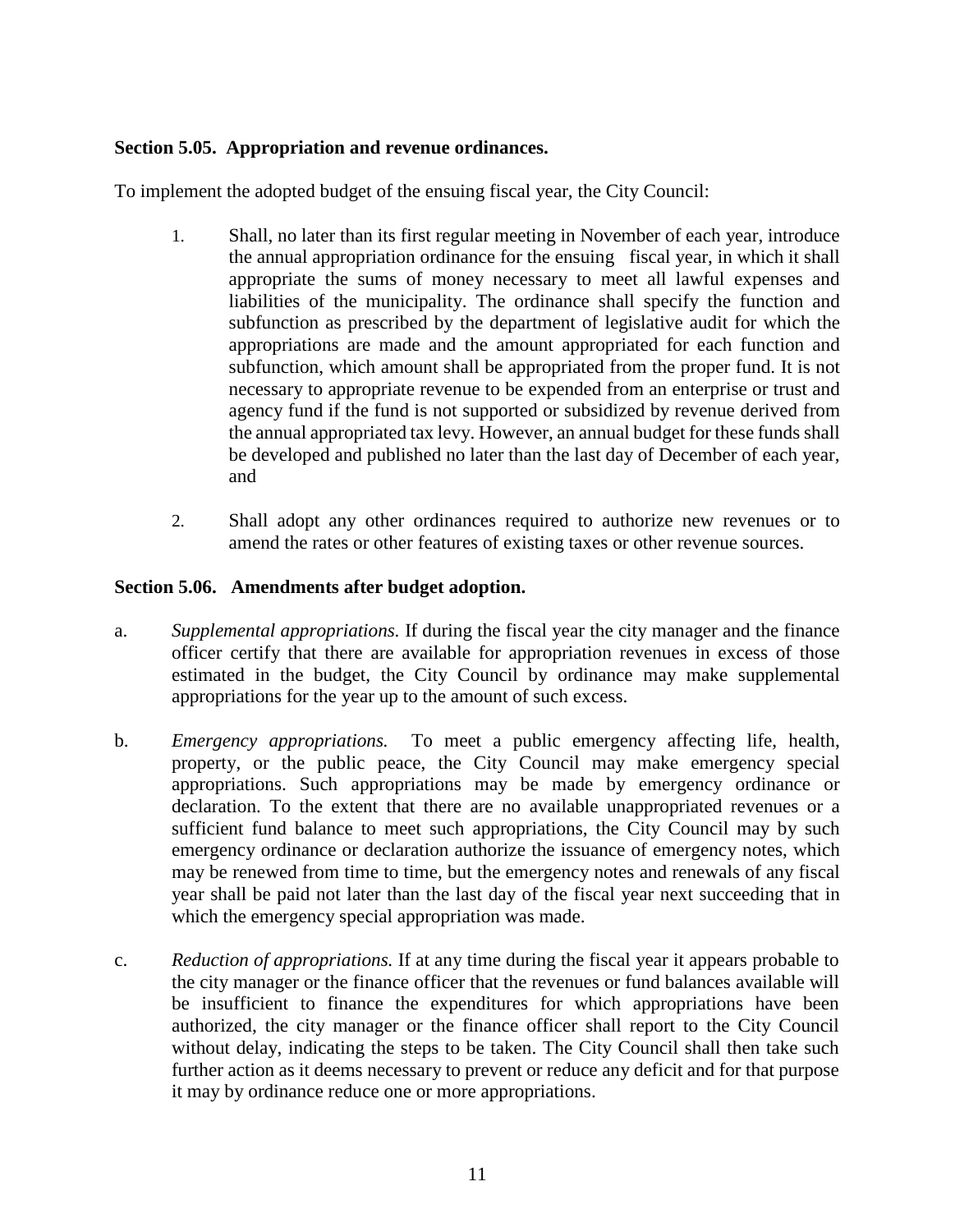- d. *Transfer of Appropriations.* At any time during the fiscal year the City Council may transfer part or all of the unencumbered appropriation balance from one department to the appropriation for other departments. The city manager or the finance officer may transfer part or all of any unencumbered appropriation balances among programs within a department upon approval by the City Council.
- e. *Limitation; effective date.* No appropriation for debt service may be reduced or transferred, and no appropriation may be reduced below any amount required by law to be appropriated or by more than the amount required by law to be appropriated, or by more than the amount of the unencumbered balance thereof. The emergency appropriations and reduction or transfer of appropriations authorized by this section may be made effective immediately upon adoption.

**Section 5.07. Lapse of appropriations.** Every appropriation, except an appropriation for a capital expenditure, shall lapse at the close of the fiscal year to the extent that it has not been expended or encumbered. An appropriation for a capital expenditure shall continue in force until expended, revised or repealed; the purpose of any such appropriation shall be deemed abandoned if three years pass without any disbursement from, or encumbrance of, the appropriation.

**Section 5.08. Administration of budget.** The City Council shall provide the procedures for administering the budget.

**Section 5.09. Overspending of appropriations prohibited.** No payment shall be made or obligation incurred against any allotment or appropriation except in accordance with appropriations duly made and unless the city manager or the city manager's designee first certifies that there is a sufficient unencumbered balance in such allotment or appropriation and that sufficient funds therefrom are or will be available to cover the claim or meet the obligation when it becomes due and payable. Any authorization of payment or incurring of any obligation in violation of the provisions of this Charter shall be void and any payments made illegal. A violation of this provision shall be cause for removal of any officer who knowingly authorized or made such payment or incurred such obligation. Such officer may also be liable to the city for any amount so paid. Except where prohibited by law, however, nothing in this Charter shall be construed to prevent the making or authorizing of payments or making of contracts for capital improvements to be financed wholly or partly by the issuance of bonds or to prevent the making of any contract or lease providing for payments beyond the end of the fiscal year.

**Section 5.10. Public records.** Copies of the budget, and appropriation and revenue ordinances shall be public records and shall be made available to the public at suitable places in the city.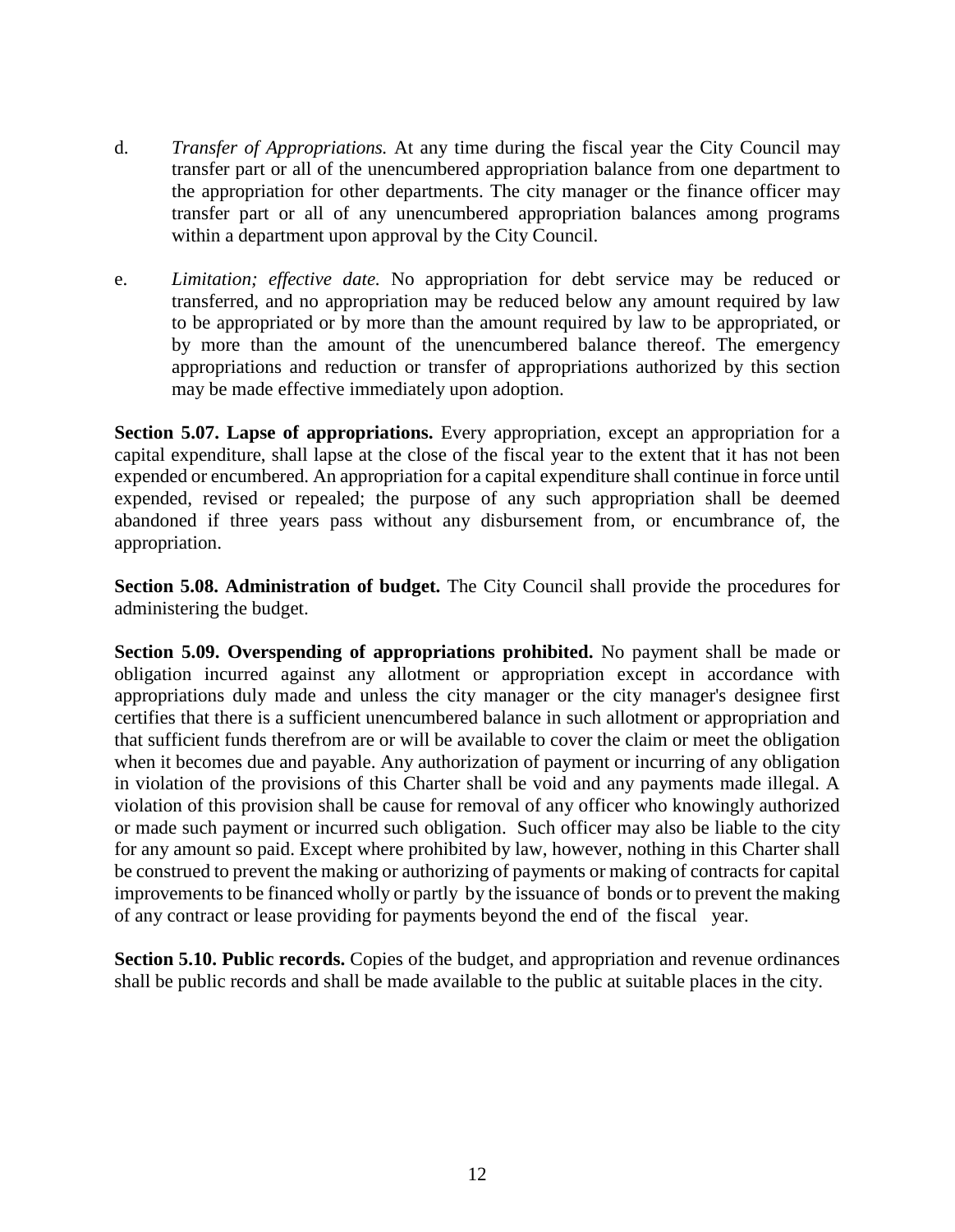# **ARTICLE VI**

#### **ELECTIONS**

#### **Section 6.01. City elections.**

a. *Regular elections.* The regular city election shall be held at the time established by state law or as established by ordinance of the City Council.

b. *Registered voter defined.* All citizens legally registered under the Constitution and laws of the State of South Dakota to vote in the city shall be registered voters of the the meaning of this Charter.

c. *Conduct of elections.* The provisions of the general election laws of the State of South Dakota shall apply to elections held under this Charter or as set forth in any ordinance adopted by the City Council. All elections provided for by this Charter shall be conducted by the election authorities established by law. Candidates shall run for office without party designation. For the conduct of city elections, for the prevention of fraud in such elections, and for the recount of ballots in cases of doubt or fraud, the city council shall adopt ordinances consistent with law and this Charter, and the election authorities may adopt further regulations consistent with law, this Charter, and the ordinances of the council. Such ordinances and regulations pertaining to elections shall be publicized in the manner of city ordinances generally.

**Section 6.02. Initiative and referendum.** The powers of initiative and referendum are hereby reserved to the electors of the city. The provisions of the election law of the State of South Dakota, as they currently exist or may hereafter be amended or superseded, shall govern the exercise of the powers of initiative and referendum under this Charter.

# **ARTICLE VII**

# **WATERTOWN MUNICIPAL UTILITIES**

**Section 7.01. Management and control.** The management and control of the Watertown Department of Municipal Utilities is vested in the Municipal Utility Board as established by ordinance. The Municipal Utility Board may take any and all action it deems advisable in the furtherance of any utilities or enterprises now existing or hereafter acquired under its control as authorized by the City Council by ordinance.

# **ARTICLE VIII**

# **GENERAL PROVISIONS**

**Section 8.01. Conflicts of interest.** The use of public office for private gain is prohibited. The City Council shall implement this prohibition by ordinance. Rules or regulations to this end shall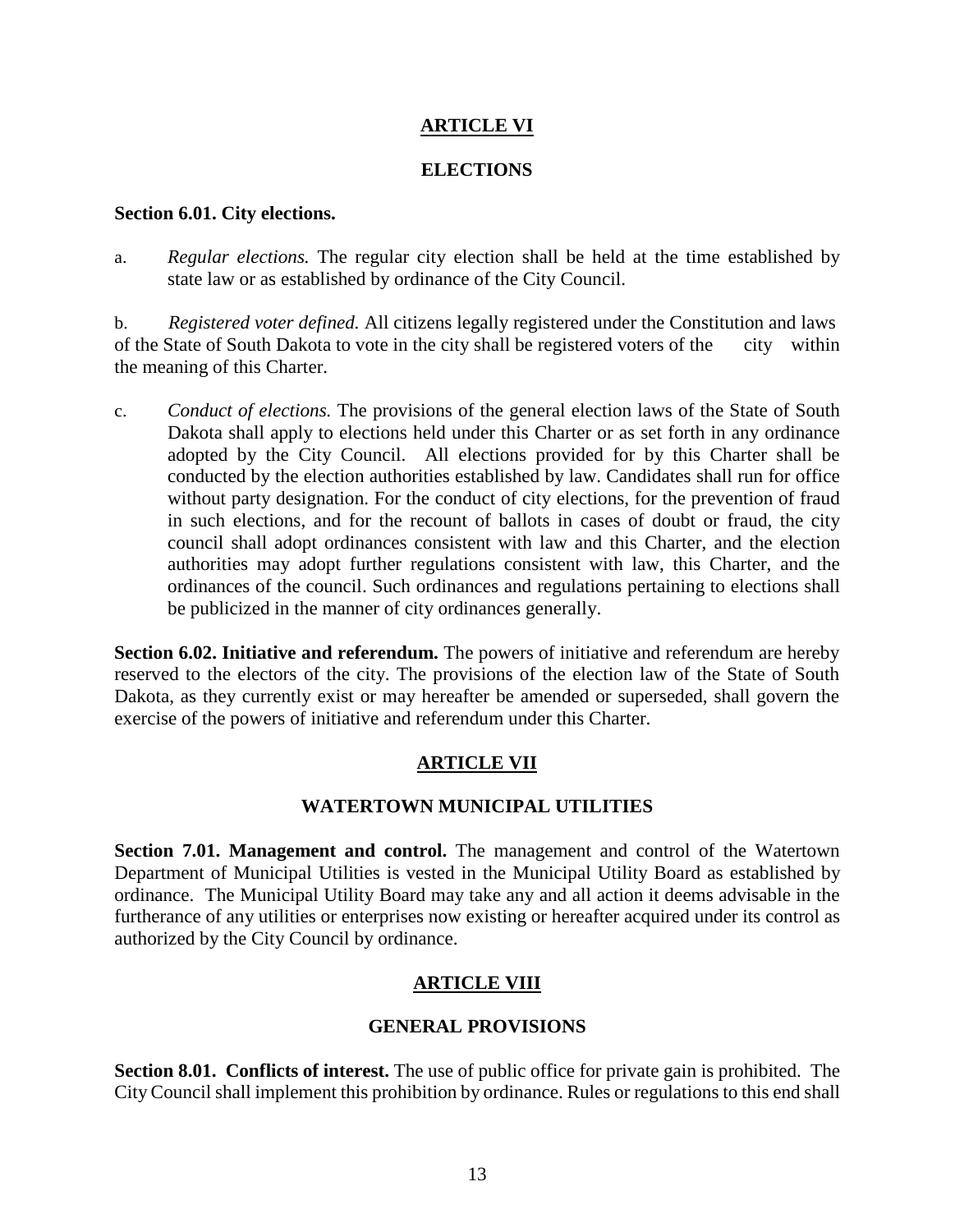include but not be limited to: acting in an official capacity on matters which the official has a private financial interest clearly separate from that of the general public; the acceptance of gifts and other things of value; acting in a private capacity on matters dealt with as a public official; the use of confidential information; and appearances by city officials before other city agencies on behalf of private interests. The appearance of impropriety shall be avoided. Municipal officials shall be, at a minimum, restricted from conflict of interest to the same extent that state public officials are bound by state law; provided however, that the City Council may adopt an ordinance setting a stricter standard.

#### **Section 8.02. Prohibitions.**

#### a. *Activities prohibited.*

- 1. No person shall be appointed to, or removed from, or in any way favored or discriminated against with respect to any city position or appointive city administrative office because of race, gender, age, disability, religion, country of origin, or political affiliation.
- 2. No person shall willfully make any false statement, certificate, mark, rating, or report in regard to any test, certification, or appointment under the provisions of this Charter or the rules and regulations made thereunder, or in any manner commit or attempt to commit any fraud preventing the impartial execution of such provisions, rules and regulations.
- 3. No person who seeks appointment or promotion with respect to any city position or appointive city administrative office shall directly or indirectly give, render, or pay any money, service, or other valuable thing to any person for or in connection with any test, appointment, proposed appointment or proposed promotion.
- 4. No person shall knowingly or willfully solicit or assist in soliciting any assessment, subscription or contribution for any political party or political purpose to be used in conjunction with any city election from any city employee. No city employee shall, directly or indirectly, contribute money on behalf of the candidacy of any candidate for nomination or election to any city office. The expression of private or personal views concerning candidates for political office is not prohibited hereby.
- b. *Penalties.* Any violation of this section shall be sufficient cause for the suspension, demotion, or termination of the employment of any city employee found to be in violation of this section. The City Council shall establish by ordinance such further penalties as it may deem appropriate.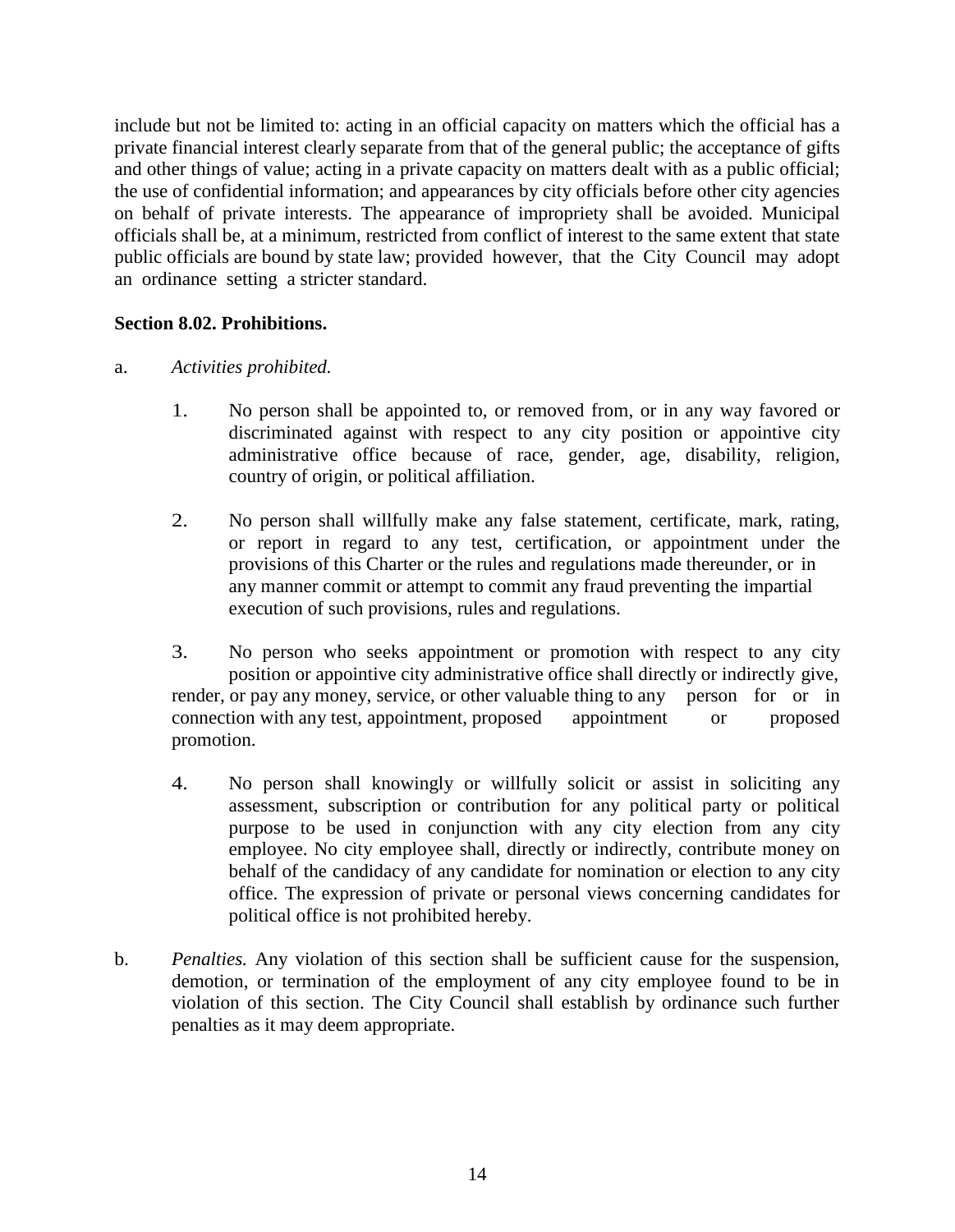# **ARTICLE IX**

#### **CHARTER AMENDMENT**

**Section 9.01. Proposal of amendment.** Amendments to this Charter may be framed and proposed:

- 1. In the manner provided by law, or
- 2. By ordinance of the City Council containing the full text of the proposed amendment (except Sections 1.04, 1.05, 2.01, 2.02, 2.03 and Article III cannot be so amended) and effective upon adoption, or
- 3. By report of a charter commission created by ordinance, or
- 4. By the voters of the city, when any 15 qualified voters initiate proceedings to amend the Charter by filing with the city clerk an affidavit stating they will constitute the petitioners' committee and be responsible for circulating the petition and filing it in proper form, stating their names and addresses and specifying the address to which all notices to the committee are to be sent, and setting out in full the proposed charter amendment. Promptly after the affidavit of the petitioners' committee is filed the city finance officer shall issue the appropriate petition blanks to the petitioners' committee. The petitions shall contain throughout their circulation the full text of the proposed charter amendment and must be signed by registered voters of the city in the number of at least 10 percent of those voting in the last preceding gubernatorial election.

**Section 9.02. Election.** Upon delivery to the city election authorities of the report of a charter commission pursuant to section 9.0lc or delivery by the city finance officer of an adopted ordinance proposing an amendment pursuant to section 9.0lb or a petition finally determined sufficient to propose an amendment pursuant to section 9.0ld, the election authorities shall submit the proposed amendment to the voters of the city at an election. Such election shall be announced by a notice containing the complete text of the proposed amendment and published in one (1) or more newspapers of general circulation in the city at least 30 days prior to the date of the election. If the amendment is proposed by petition, the amendment may be withdrawn at any time prior to the thirtieth day preceding the day scheduled for the election by filing with the city finance officer a request for withdrawal signed by at least two-thirds of the members of the petitioners' committee. The election shall be held not less than 60 and not more than 120 days after the adoption of the ordinance or report or the final determination of sufficiency of the petition proposing the amendment. If no regular election is to be held within that period, the City Council shall provide for a special election on the proposed amendment; otherwise, the holding of a special election shall be as specified in the state election law.

**Section 9.03. Adoption of amendment.** If a majority of the registered voters of the city voting upon a proposed charter amendment vote in favor of it, the amendment shall become effective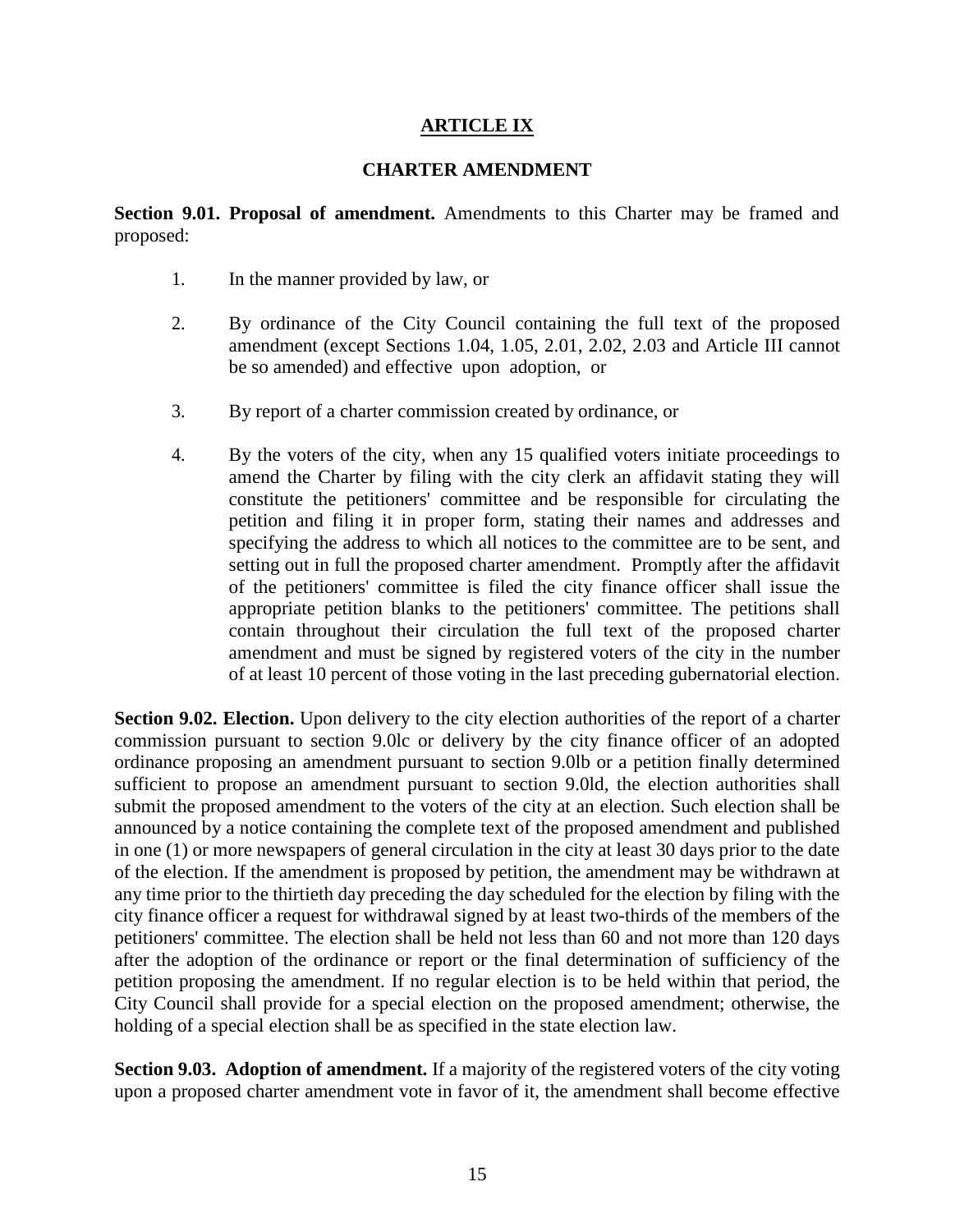at the time fixed in the amendment or, if no time is therein fixed, 30 days after the initial canvas certifying its adoption by the voters.

# **ARTICLE X**

#### **TRANSITION/SEPARABILITY PROVISION**

#### **Section 10.01. Officers and employees.**

- a. *Rights and privileges preserved.* Nothing in this Charter, except as otherwise specifically provided, shall affect or impair the rights or privileges of persons who are city officers or employees at the time of its adoption.
- b. *Continuance of office or employment.* All officers, employees and departments currently existing under the City of Watertown administrative structure will remain in that position after the implementation of this Charter unless and until the City Council shall take action to the contrary.
- c. *Personnel system.* An employee holding a city position at the time this Charter takes full effect, who was serving in that same or a comparable position at the time of its adoption, shall not be subject to competitive tests as a condition of continuance in the same position but in all other respects shall be subject to the provisions of Article IV.

#### **Section 10.02. Departments, offices, and agencies.**

- a. *Transfer of powers.* If a city department, office, board, or agency is abolished by this Charter, the powers and duties given it by law shall be transferred to the city department, office, board, or agency designated in this Charter, or if the Charter makes no provision, designated by the City Council.
- b. *Property and records.* All property, records, and equipment of any department, office, board, or agency existing when this Charter is adopted shall be transferred to the department, office, board, or agency assuming its powers and duties, but in the event that the powers or duties are to be discontinued or divided between units or in the event that any conflict arises regarding a transfer, such property, records, or equipment shall be transferred to one (1) or more departments, offices, boards, or agencies designated by the City Council in accordance with this Charter.

**Section 10.03. Pending matters.** All rights, claims, actions, orders, contracts, and legal administrative proceedings shall continue except as modified pursuant to the provisions of this Charter and in each case shall be maintained, carried on, or dealt with by the city department, office, board, or agency appropriate under this Charter.

**Section 10.04. State and municipal laws.** All city ordinances, resolutions, policies and regulations which are in force when this Charter becomes effective shall continue, except any